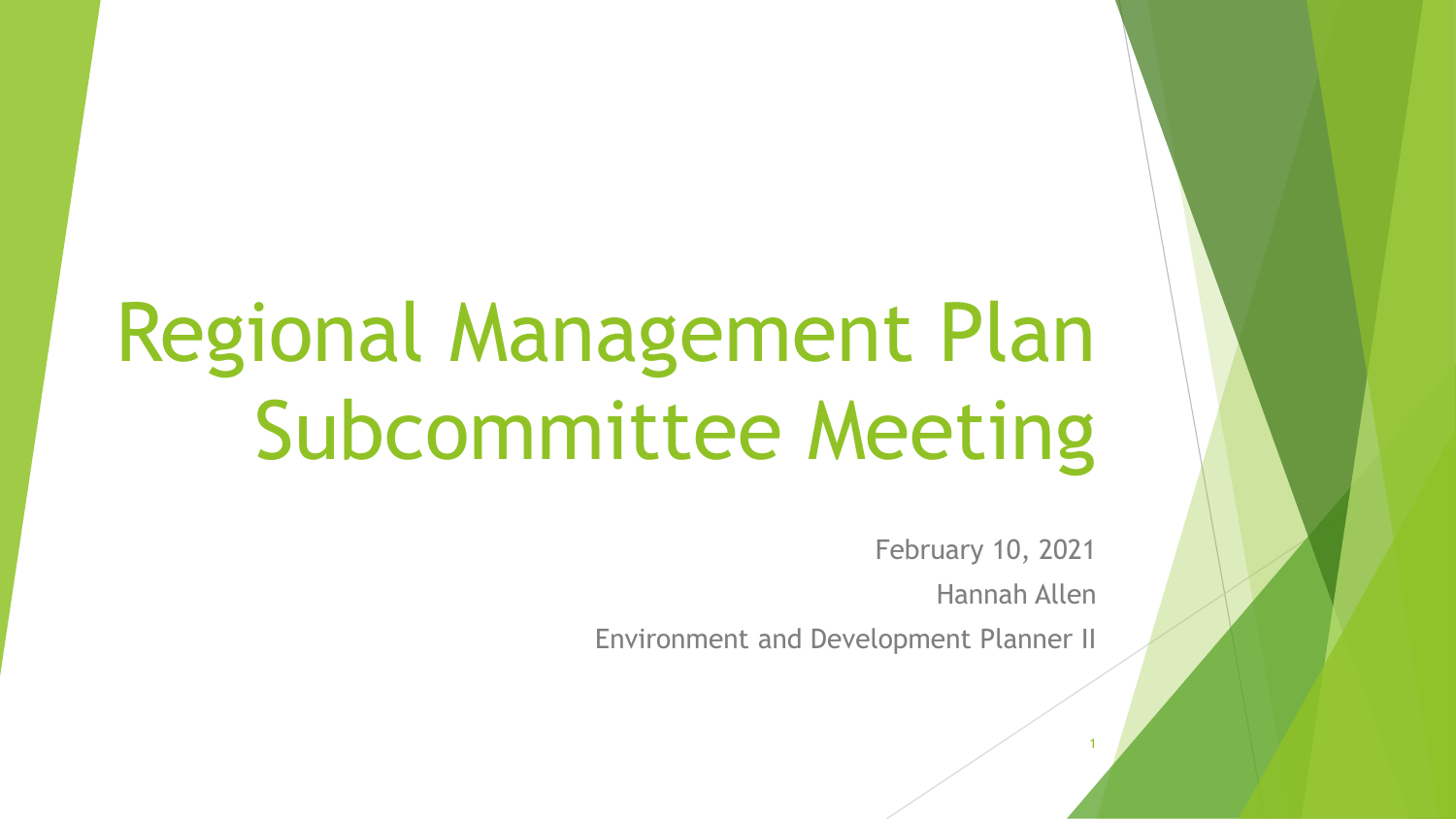## Today's Agenda

- 1. December 7, 2020 Meeting Summary
- 2. Nomination and Election of Subcommittee Vice-Chair
- 3. Regional Solid Waste Management Plan Recap
- 4. Overview of Draft Volume I Goals and Objectives Survey
- 5. Regional Solid Waste Management Plan Update Next Steps
- 6. Roundtable Topics/Other Business
- 7. Schedule for Next Regional Management Plan Subcommittee Meeting
- 8. Adjournment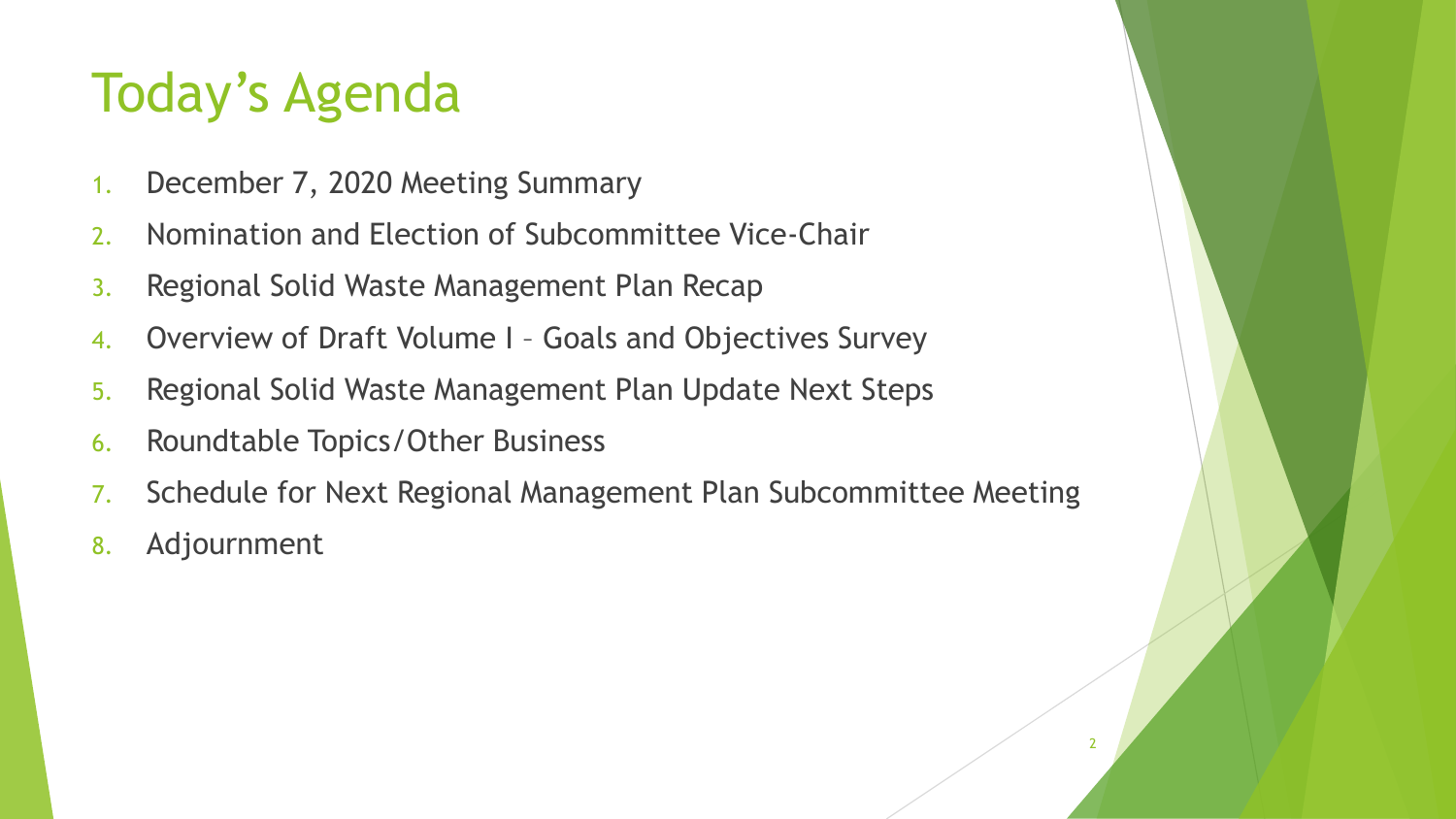## 1. Meeting Summary

- The [December 7, 2020 Meeting Summary w](https://nctcog.org/nctcg/media/Environment-and-Development/Committee%20Documents/RCC-Regional%20Management%20Plan%20Sub/FY2021/2020-12-07-RMPS-Summary.pdf?ext=.pdf)ill be presented for approval.
- During this conference call, NCTCOG presented a status update on the Regional Plan update, as well as the TCEQ Regional Plan Templates and anticipated next steps for updating both Volume I and Volume II.

## 2. Nomination and Election of Subcommittee Vice-Chair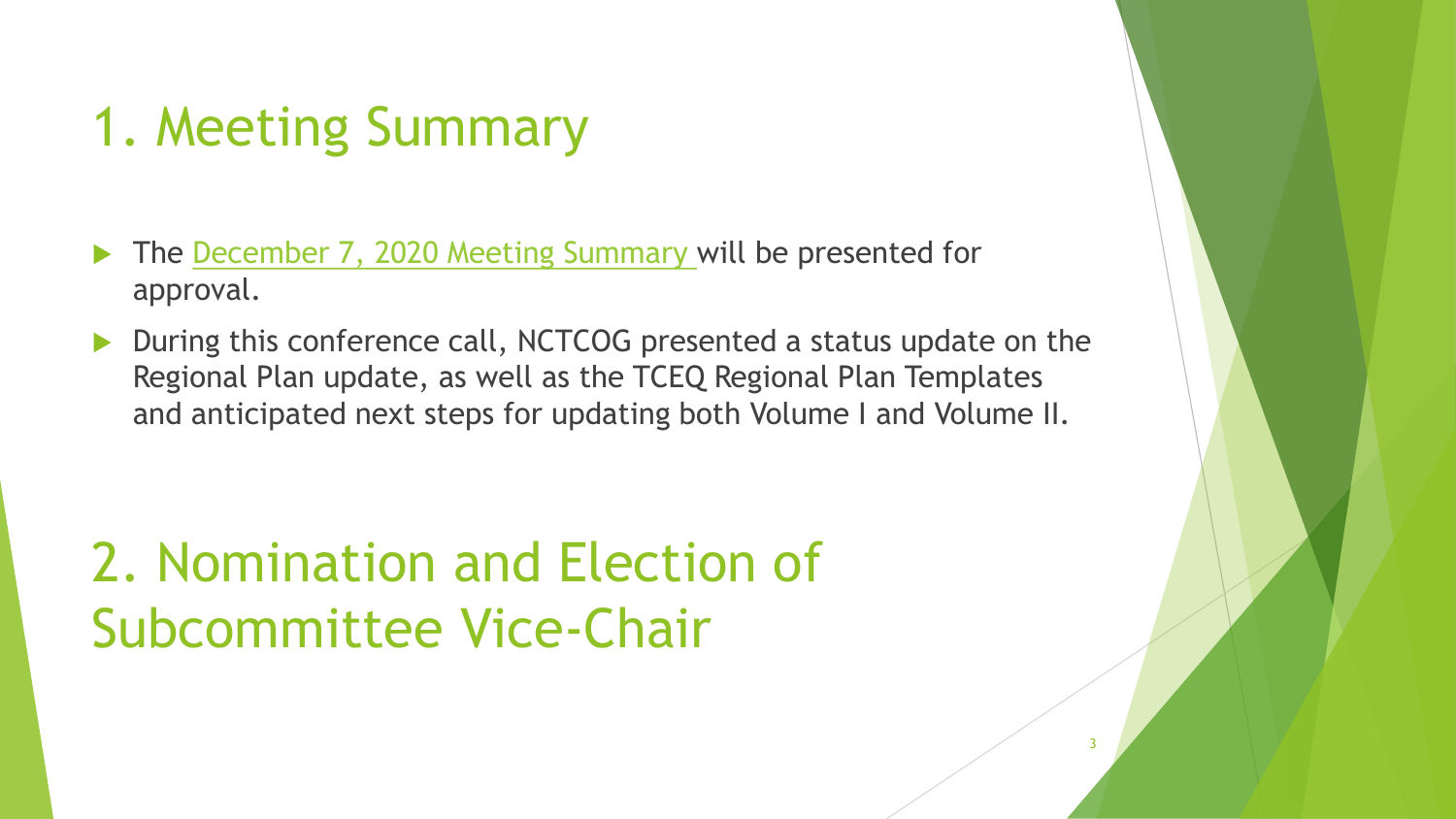## 3. Regional Plan Update

- Discussions with TCEQ: Following the December 7, 2020 meeting, NCTCOG met with TCEQ to discuss questions posed by staff and subcommittee members regarding the Regional Plan Templates. NCTCOG received clarification on the following items for the Volume I Update:
	- ▶ Both Volume I and Volume II will need to be completed by January 1, 2022
	- "Significant" differences/changes in the goals and objectives between Volume I and Volume II that would trigger the need for an update:
		- If the new Volume I goals and objectives are not explicitly listed or supported in the existing Volume II, it would trigger an update
		- If updating, NCTCOG will have to utilize the TCEQ template, but there is additional flexibility in the attachments
		- ▶ Updating Volume II now would NOT "reset the clock" on the timeline. These plans would still be active until 2040 and would need to be updated then.

Recycling Rate Goal:

- NCTCOG has the flexibility to break down the larger recycling rate into sub-goals and sub-categories in the attachments, including specifying the capture rate as a goal and why it is applicable. 4
- The questions NCTCOG has for Volume II will be posed to TCEQ at a later date.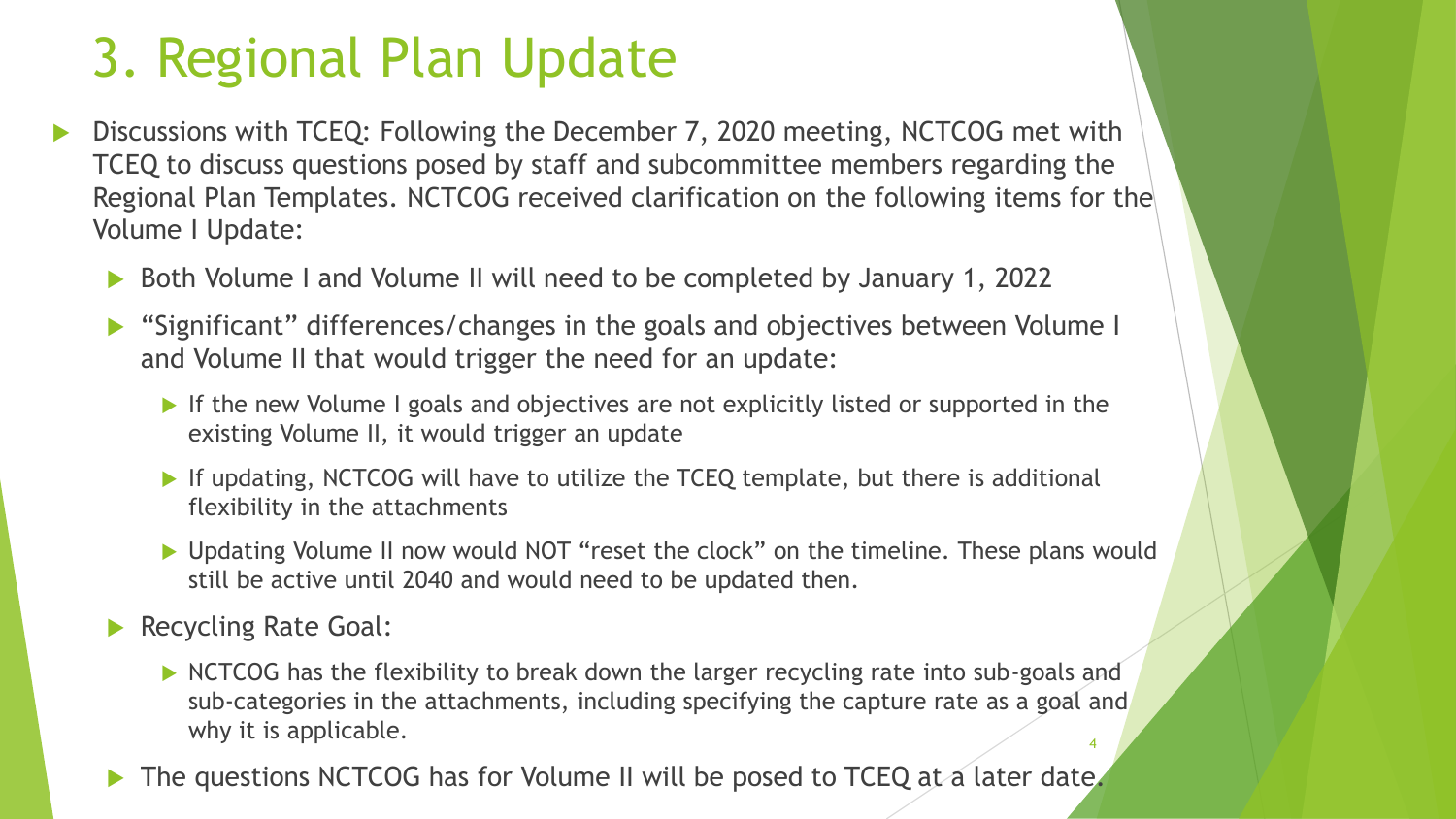## 4. Overview of Draft Volume I – Goals and Objectives Survey

- Survey was distributed to RMPS members with the meeting reminder on February 4<sup>th</sup>
- NCTCOG is requesting feedback/comments on this survey during today's meeting
- NCTCOG will incorporate any feedback into the survey and distribute by early next week
	- Survey would likely close on March  $5<sup>th</sup>$ , with the potential to be extended to March 12<sup>th</sup>, depending on the rate of responses.
- After the survey closes, NCTCOG will compile and analyze the results, then will meet with the RMPS to discuss the results and updated goals and objectives, as well as next steps for determining the recycling rate goal.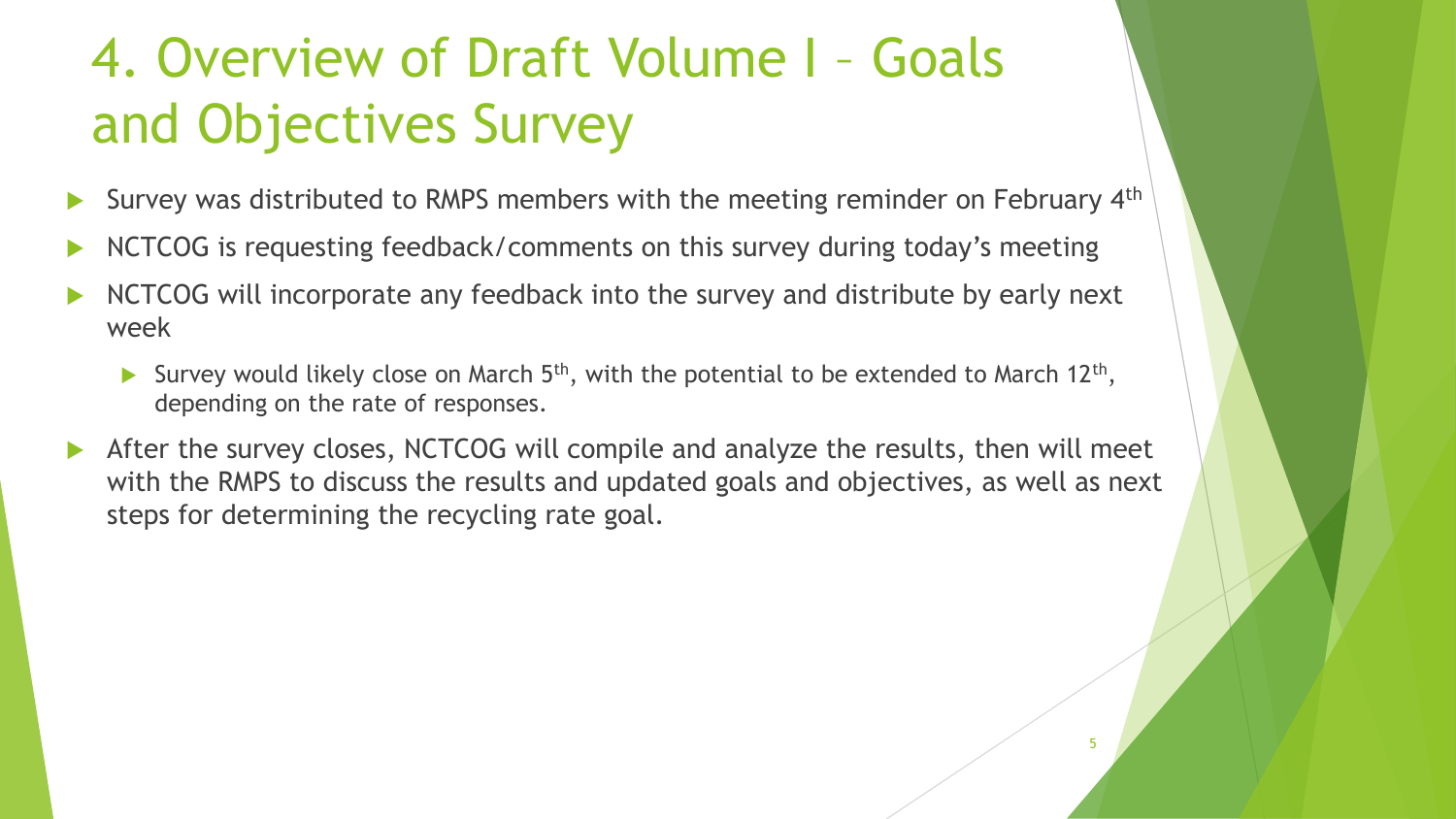## 5. Regional Plan Next Steps

- NCTCOG released an RFP for a contractor to assist in the development of the Regional Plans on February 9th
- RFP will close on March 11th
- NCTCOG is requesting volunteers for the scoring committee, which will likely convene the week of March  $15<sup>th</sup>$  or March  $22<sup>nd</sup>$ , dependent on staff and volunteer availability
- **Following the selection of a vendor, NCTCOG will develop and enter into an** MSA with the selected vendor
- NCTCOG anticipates on hosting a meeting between the RMPS and selected vendor in May 2021, but more information to be made available following the contract with the selected vendor has been executed.

6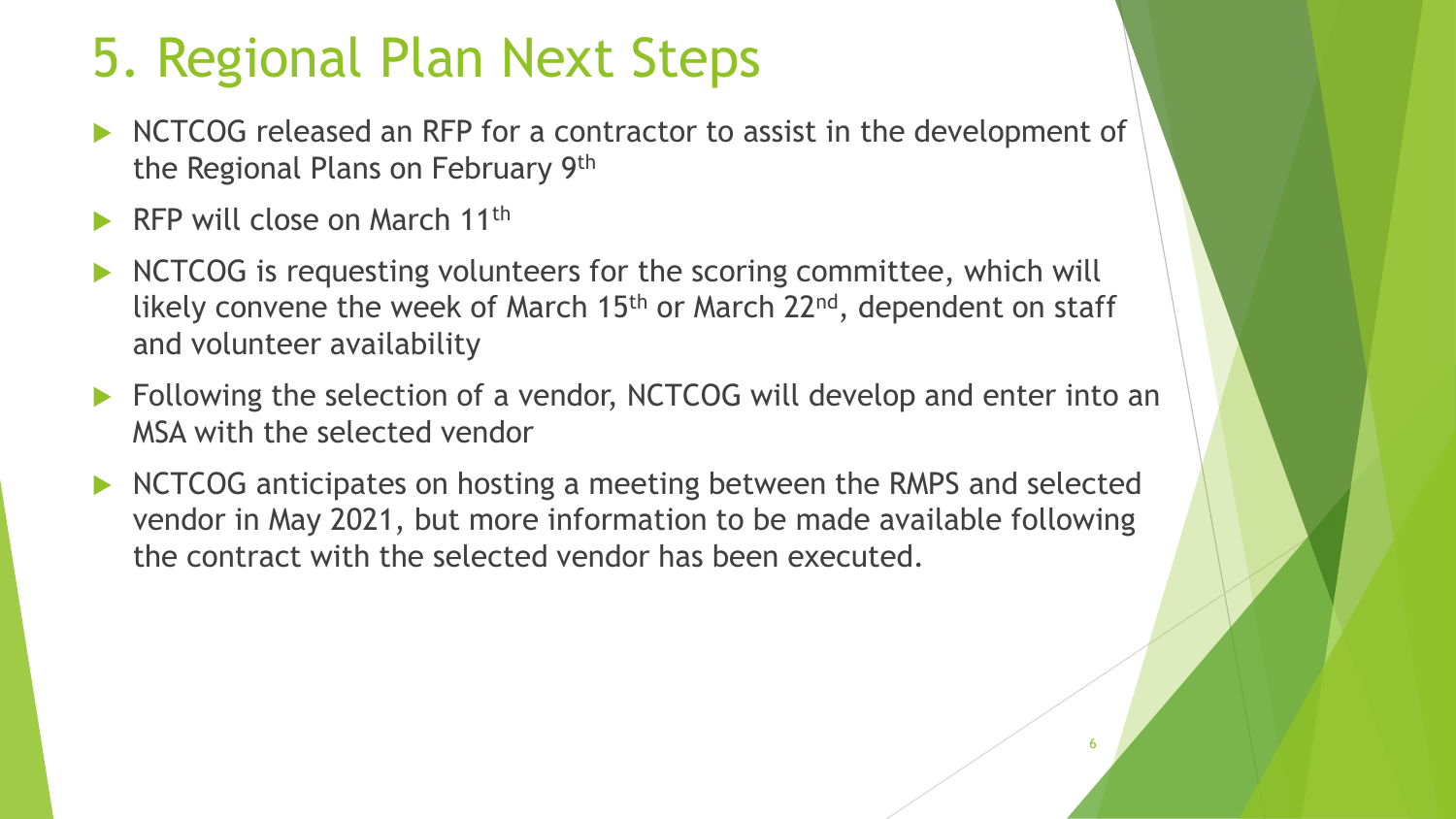#### **Discussion**

4. Roundtable/Other Business

5. Schedule for next Regional Management Plan Subcommittee Meeting

7

Late March or early April 2021?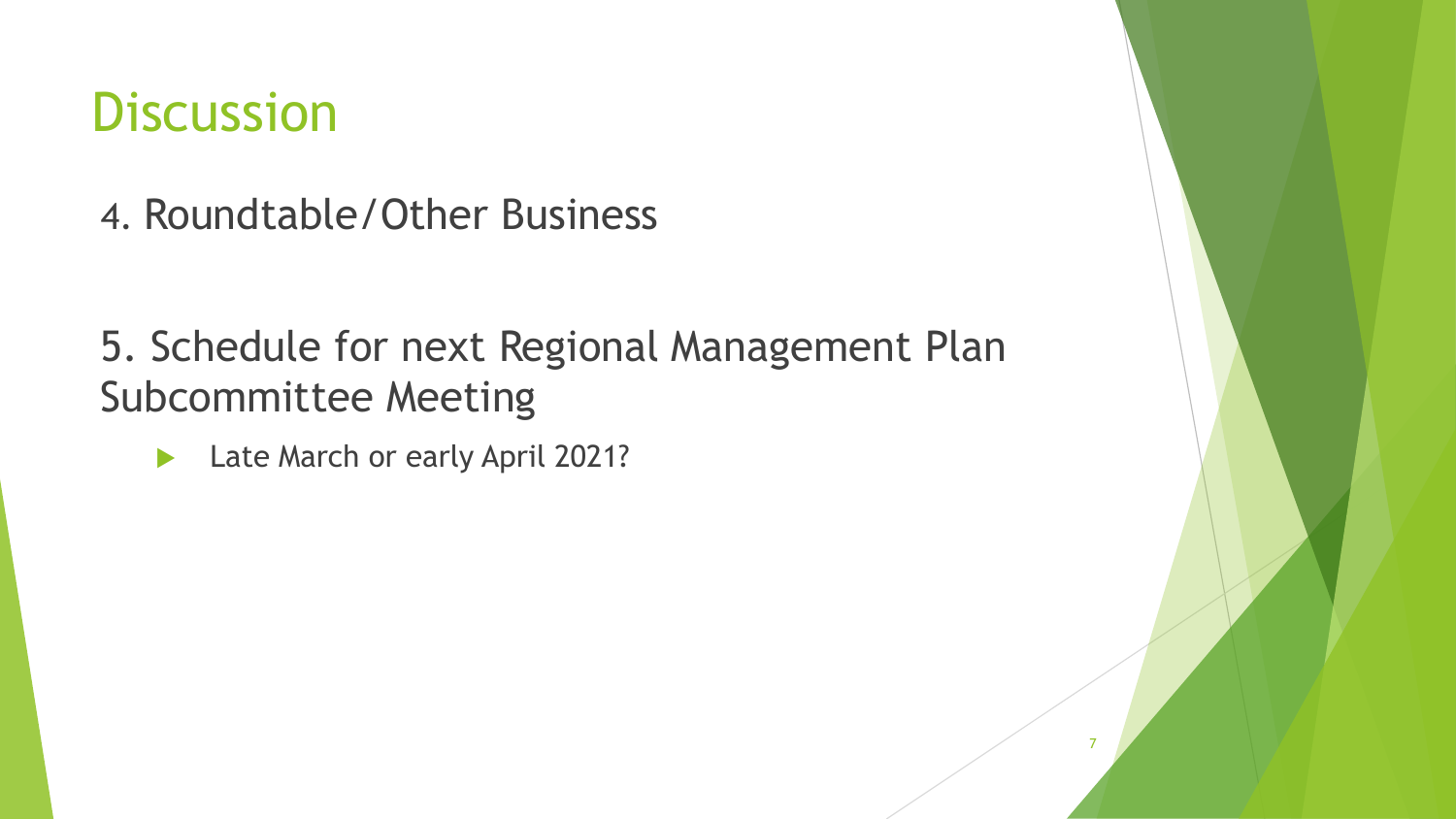#### Contact | Connect

**Hannah Allen** Environment and Development Planner II [hallen@nctcog.org](mailto:hallen@nctcog.org) (817) 695-9215

**Elena Berg** Environment and Development Planner [eberg@nctcog.org](mailto:eberg@nctcog.org) (817) 608-2363

**Brian Salvesen** Environment and Development Planner [bsalvesen@nctcog.org](mailto:bsalvesen@nctcog.org) (817) 614-3577

**Cassidy Campbell** Senior Environment & Development Planner [ccampbell@nctcog.org](mailto:ccampbell@nctcog.org) (817) 608-2368

**Tamara Cook** Senior Program Manager [tcook@nctcog.org](mailto:tcook@nctcog.org) (817) 695-9221





lO. nctcogenv

- youtube.com/user/nctcoged
- EandD@nctcog.org

nctcog.org/envir **WWW**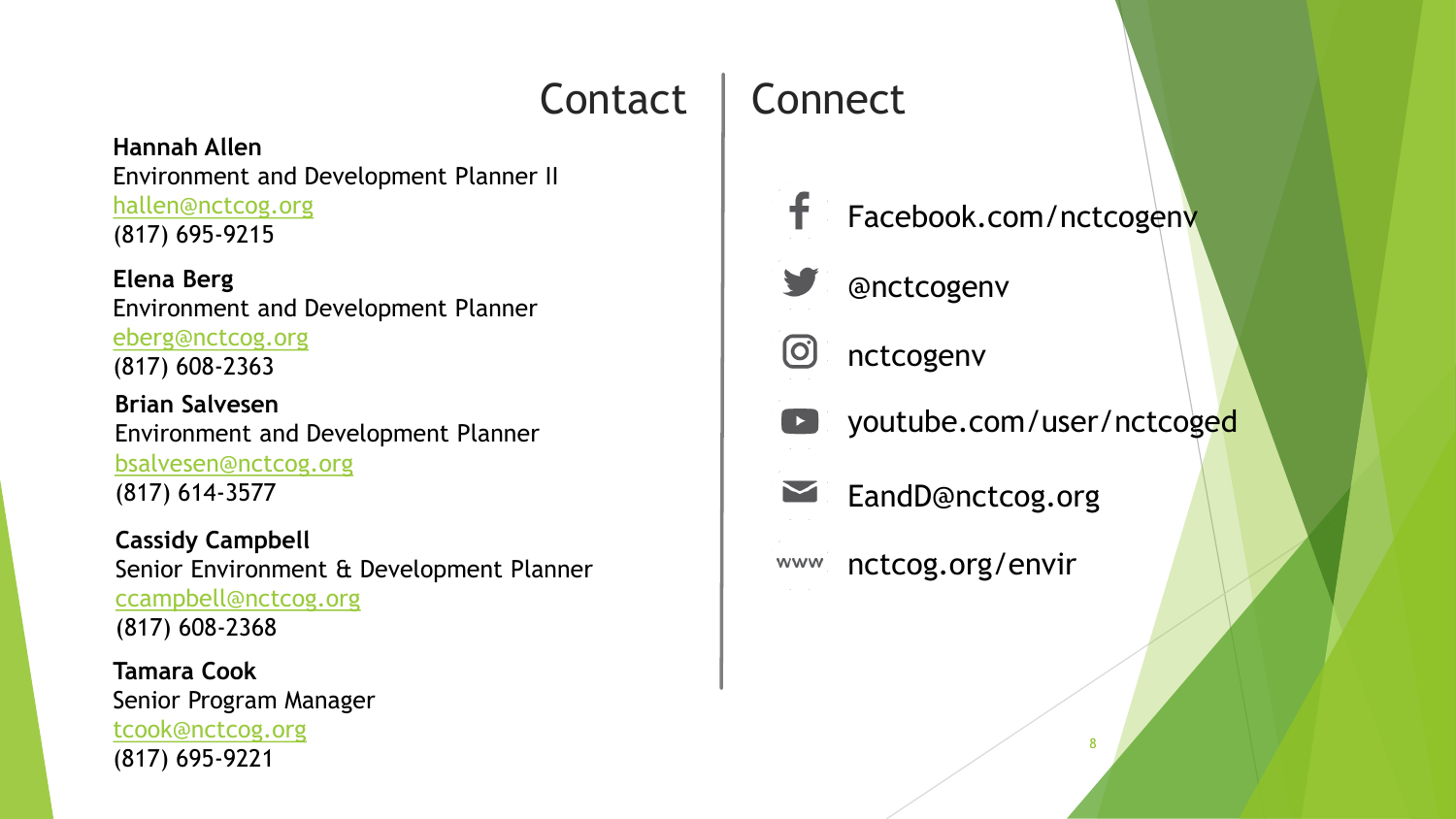#### General Timeline for Updating Volume I

| <b>Task</b>                                        | <b>Expected Deadline</b> |
|----------------------------------------------------|--------------------------|
| NCTCOG distribute Goals and Objectives Survey      | <b>February 2021</b>     |
| <b>Survey Closes</b>                               | <b>March 2021</b>        |
| NCTCOG analyze results and provide update to RMPS  | <b>May 2021</b>          |
| Provide update at RCC Meeting                      | <b>May 2021</b>          |
| Provide draft document for RMPS review/comments    | <b>June 2021</b>         |
| Public Meeting and Public Comment Period (30 days) | August 2021              |
| Regional Management Plan Subcommittee Approval     | October 2021*            |
| <b>Resource Conservation Council Approval</b>      | November 2021*           |
| <b>NCTCOG Executive Board Approval</b>             | December 2021*           |
| Submit to TCEQ                                     | <b>January 1, 2022</b>   |

9